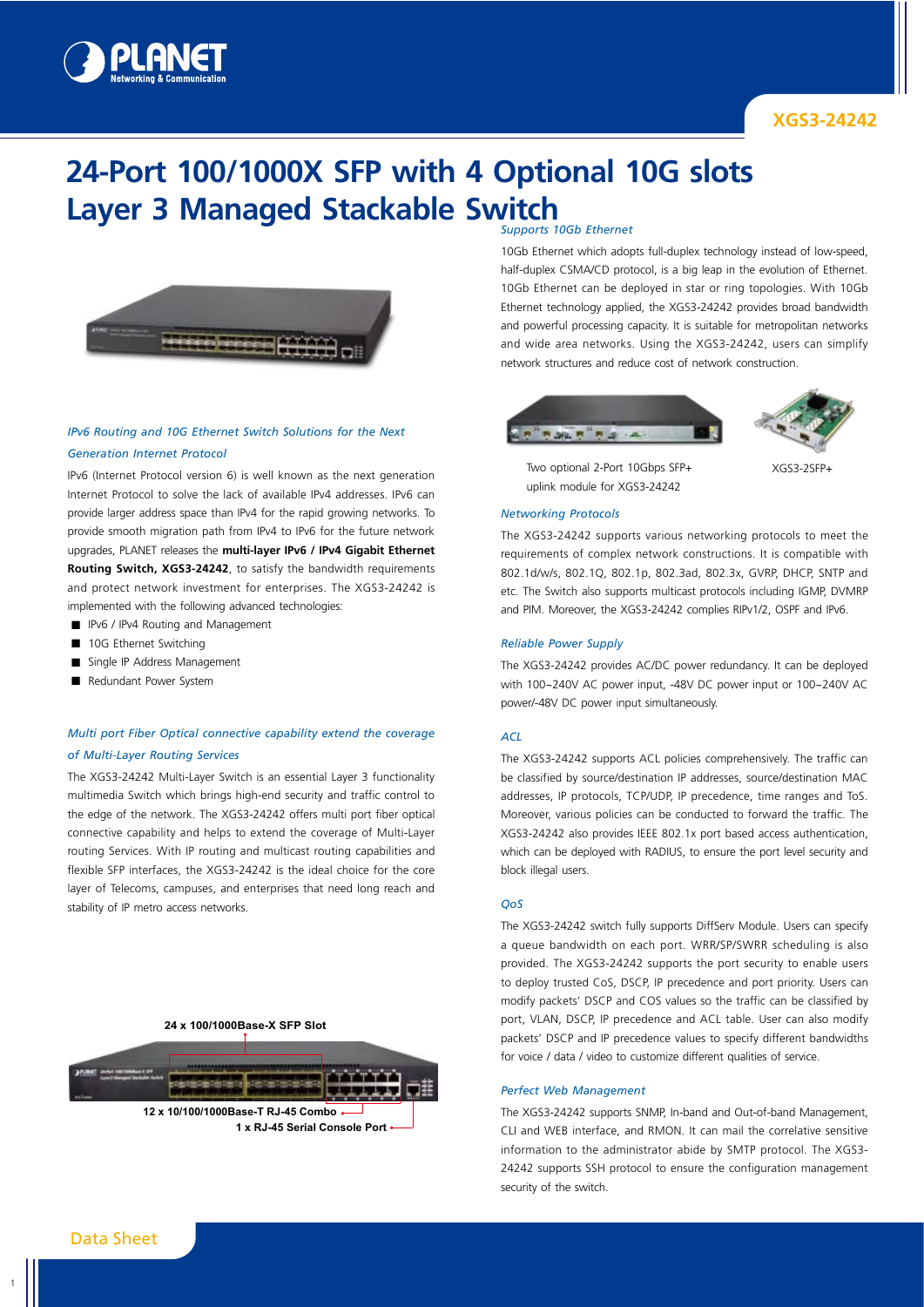

## **Key Features**

#### *Physical Port*

- 24 100/1000Base-X mini-GBIC/SFP slots
- 12-Port 10/100/1000Base-T RJ-45 copper, shared with Port-13 to Port-24
- 2 10G module slots, supports up to 4 10G SFP+ transceivers
- 1 RJ-45 serial console interface for Switch basic management and setup

#### *IP Stacking*

- Connects with stack member via both Gigabit TP/SFP interface or 10G Stack slots
- Single IP address management, supports up to 24 units stacking together

#### *IP Routing Features*

- IP Routing protocol supports RIPv1/v2, OSPFv2/v3, BGP4/4+
- Routing interface provides Per-Port routing and VLAN routing mode
- VRRPv1/v3 protocol for redundant routing deploy
- Supports route redistribution

#### *Multicast Routing Features*

- Supports PIM-DM and PIM-SM (Protocol Independent Multicast - Dense Mode) and PIM-SM (Protocol Independent Multicast - Sparse Mode)
- Supports DVMRP (Distance Vector Multicast Routing Protocol)
- Supports IGMP v1/v2/v3 and MLD v1/v2

### *Layer 2 Features*

- Complies with the IEEE 802.3, IEEE 802.3u, IEEE 802.3ab, IEEE 802.3z Gigabit Ethernet standards
- Supports Auto-negotiation and half duplex / full duplex modes for all 10Base-T / 100Base-TX and 1000Base-T ports
- Auto-MDI/MDI-X detection for each RJ-45 port
- Prevents packet loss with back pressure (Half-Duplex) and IEEE 802.3x PAUSE frame flow control (Full-Duplex)
- High performance of Store-and-Forward architecture, broadcast storm control and runt/CRC filtering eliminates erroneous packets to optimize the network bandwidth
- 16K MAC address table, automatic source address learning and ageing
- Supports VLAN
	- IEEE 802.1Q Tagged VLAN
	- Up to 4K VLANs groups, out of 4096 VLAN IDs
	- Provider Bridging (VLAN Q-in-Q) support (IEEE 802.1ad)
	- GVRP protocol for VLAN Management
	- Private VLAN Edge (PVE)
	- Voice VLAN
	- MAC-based VLAN
	- Protocol-based VLAN
- Supports Spanning Tree Protocol
	- STP, IEEE 802.1d (Spanning Tree Protocol)
	- RSTP, IEEE 802.1w (Rapid Spanning Tree Protocol)
	- MSTP, IEEE 802.1s (Multiple Spanning Tree Protocol, spanning tree by VLAN)
- Supports Link Aggregation
	- 802.3ad Link Aggregation Control Protocol (LACP)
	- Cisco ether-channel (Static Trunk)
	- Maximum 16 trunk groups, up to 8 ports per trunk group
	- Up to 16Gbps bandwidth (Duplex Mode)
- Provides Port Mirror (many-to-1)
- Port Mirroring to monitor the incoming or outgoing traffic on a particular port

#### *Quality of Service*

- 8 priority queues on all switch ports
- Supports for strict priority and Weighted Round Robin (WRR) CoS policies
- Ingress Shaper and Egress Rate Limit per port bandwidth control
- Traffic-policing policies based on application

#### *Multicast*

- Supports IGMP Snooping v1, v2 and v3
- Support MLD Snooping v1 and v2
- Querier mode support
- MVR (Multicast VLAN Registration)

### *Security*

- IEEE 802.1x Port-Based network access authentication
- MAC-Based network access authentication
- IP-Based Access Control List (ACL)
- MAC-Based Access Control List
- Static MAC
- IEEE 802.1x Port-Based network access authentication
- MAC-Based network access authentication
- IP-Based Access Control List (ACL)
- MAC-Based Access Control List
- Static MAC
- MAC address binding & filter
- ARP inspection to defense ARP-DOS attack and address clone
- Support URPF to avoid IP address clone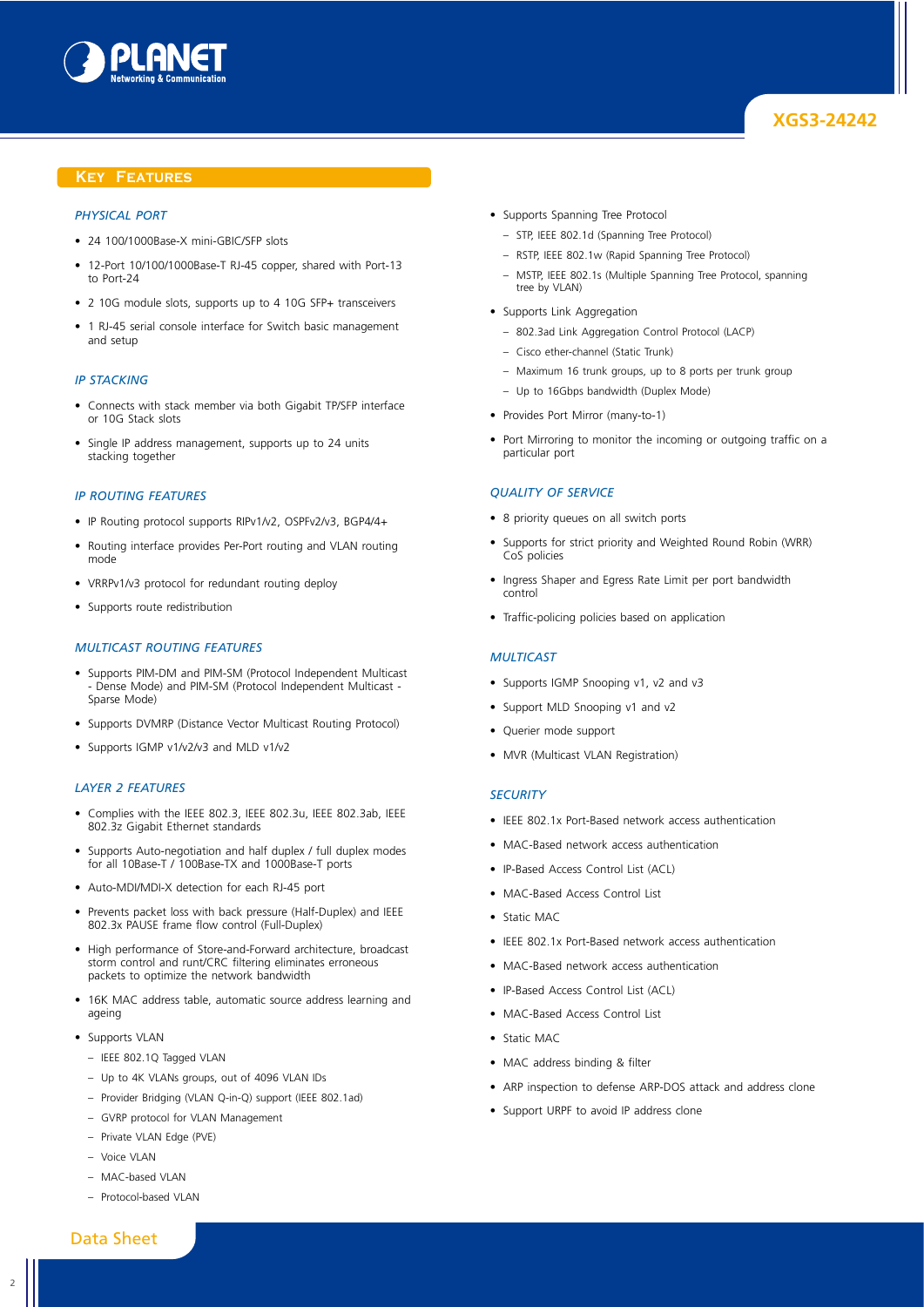

### *Management*

- Switch Management Interfaces
	- Console / Telnet Command Line Interface
	- Web-Based switch management
	- SNMP v1, v2c, and v3 security set and get requests
	- SSH (Secure Shell) / SSL secure access
- Four groups (history, statistics, alarms, and events) of embedded remote monitoring (RMON) agents for network monitoring and traffic analysis
- Built-in Trivial File Transfer Protocol (TFTP) client
- IPv6 IP Address / NTP / DNS management
- DHCP Relay
- User Privilege levels control
- NTP (Network Time Protocol)
- Link Layer Discovery Protocol (LLDP) Protocol
- BOOTP and DHCP for IP address assignment
- Firmware upload via HTTP / TFTP

#### *Redundant Power System*

- 100~240V AC / 12V DC Dual power redundant
- Active-active redundant power failure protection
- Backup of catastrophic power failure on one supply

## **Applications**

#### *Core Routing Switch*

With 24 SFP fiber interfaces with 12 shared Gigabit ports and Layer 3 IP / Multicast Routing capability, the XGS3-24242 provides a cost-effective and high-performance solution for Telecom, Network Service Providers and enterprises.

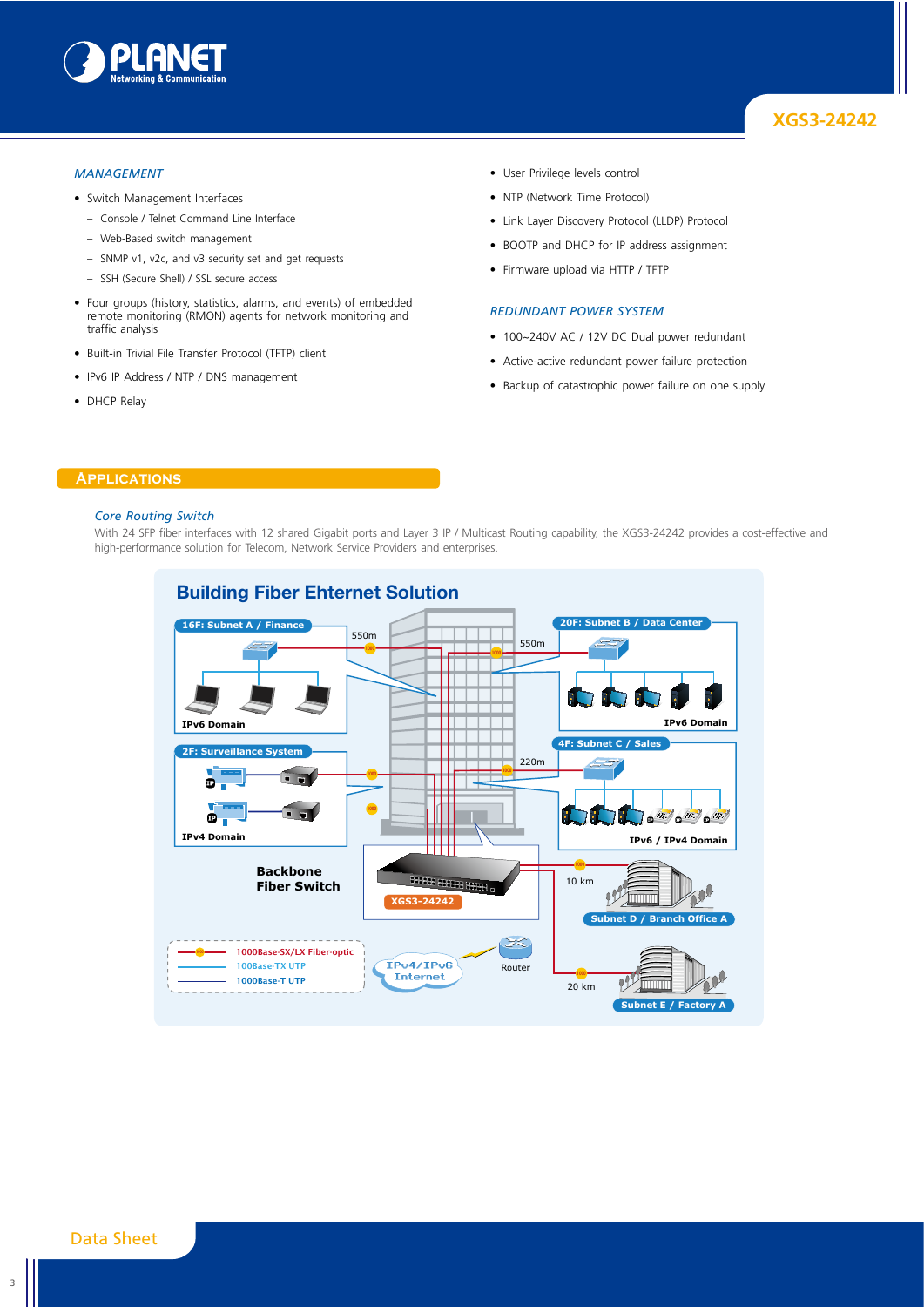

### *Campus / ISP / Telecom High density and VRRP Backbone Routing Switch*

With the built-in robust IPv4 / IPv6 Layer 3 IP and Multicast routing protocols, the XGS3-24242 ensures reliable routing between VLANs and network segments. The routing protocols can be applied by VLAN interface with up to 1K routing entries. The high-density routing interfaces provide expandability to meet the growing network's needs. Moreover, with the hot VLAN feature – Q-in-Q (VLAN stacking) supported, it allows the service providers to offer certain services such as Internet access on specific VLANs for specific customers and yet still provides other types of services for their other customers on other VLANs.



#### *Data Center Security and QoS Switch*

The XGS3-24242 performs 128 Gigabits per second, non-blocking switch fabric so it can easily provide a local, high bandwidth, and Gigabit Ethernet network for backbone of your department. With the 24 built-in SFP ports, the XGS3-24242 provides the uplink to the backbone network through Gigabit Ethernet LX/SX SFP modules. It further improves the network efficiency and protects the network clients by offering the security and QoS features.



# Data Sheet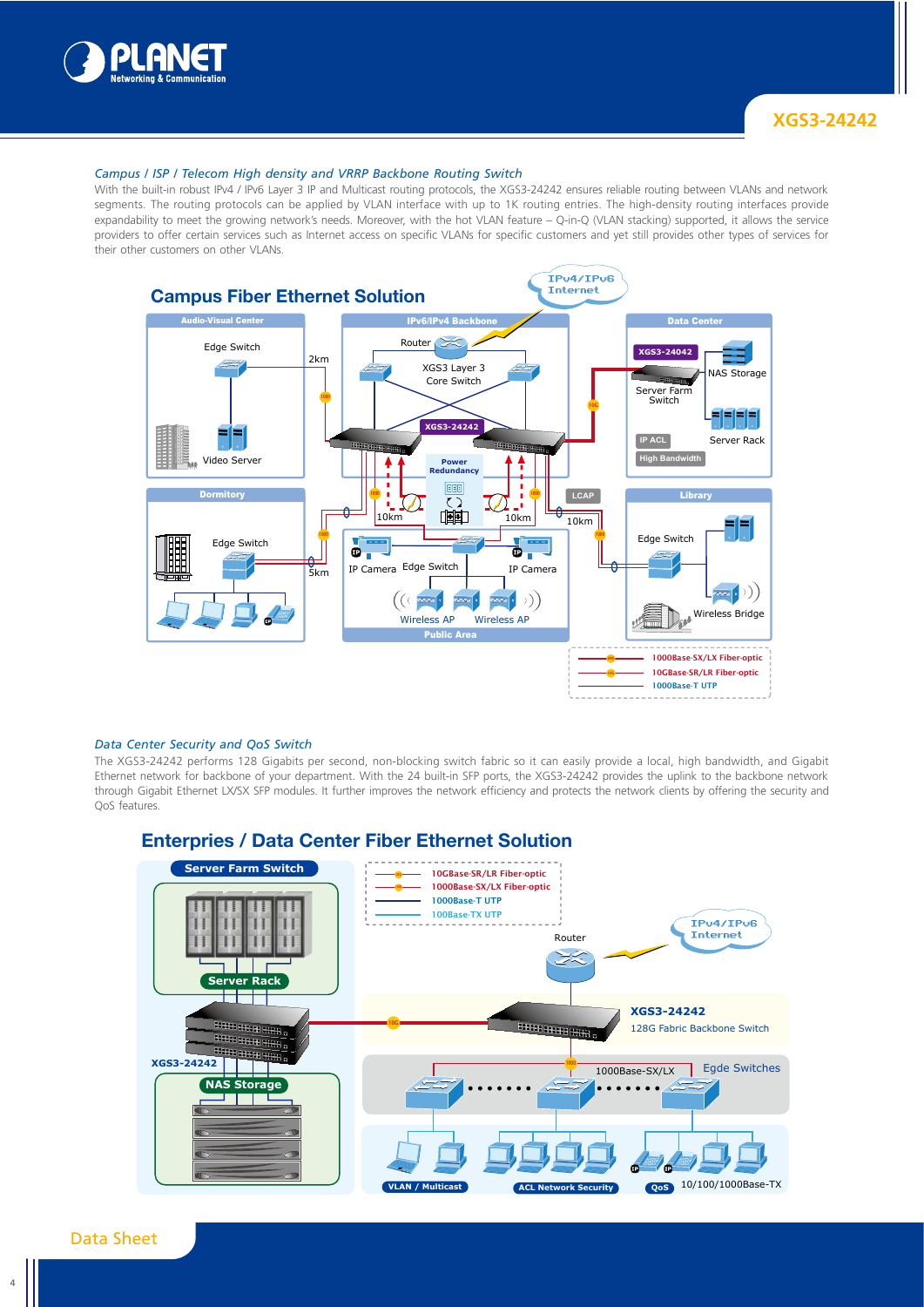

# **SPECIFICATION**

| Product                           | 24-Port 100/1000X SFP with 4 Optional 10G slots Layer 3 Managed            |  |
|-----------------------------------|----------------------------------------------------------------------------|--|
|                                   | <b>Stackable Switch</b>                                                    |  |
| Model                             | XGS3-24242                                                                 |  |
| <b>Hardware Specification</b>     |                                                                            |  |
| SFP/mini-GBIC Slots               | 24 SFP slots, 100/1000Base-X SFP transceiver                               |  |
|                                   | 12 10/100/1000Base-T RJ-45 Auto-MDI/MDI-X ports compatible                 |  |
| Copper Ports                      | Shared with Port-13 to Port-24                                             |  |
|                                   | 2 slots for PLANET XGS3-2SFP+, 2-Port 10G SFP+ optic module                |  |
| <b>Expansion Slots</b>            | Supports module Hot-swappable                                              |  |
|                                   | Store-and-Forward                                                          |  |
| Switch Processing Scheme          |                                                                            |  |
| Switch Fabric                     | 128Gbps                                                                    |  |
| Throughput                        | 95Mpps@64Bytes                                                             |  |
| <b>Address Table</b>              | 16K entries                                                                |  |
| <b>Share Data Buffer</b>          | 1.5Mbytes                                                                  |  |
| <b>VLAN Table</b>                 | 4К                                                                         |  |
| <b>ACL Table</b>                  | 1K                                                                         |  |
| <b>Routing Table</b>              | 13K                                                                        |  |
|                                   | 1K                                                                         |  |
| Layer 3 Interface                 |                                                                            |  |
| Port Queues                       | 8                                                                          |  |
| <b>Flow Control</b>               | IEEE 802.3x Pause Frame for Full-Duplex                                    |  |
|                                   | Back pressure for Half-Duplex                                              |  |
| Jumbo Frame                       | 9Kbytes                                                                    |  |
|                                   | System:                                                                    |  |
|                                   | Power, SYS diagnostic, Redundant Power, Module, Stack                      |  |
| LED                               | Ports:                                                                     |  |
|                                   |                                                                            |  |
|                                   | 10/100/1000 Link/Act                                                       |  |
| Dimension (W x D x H)             | 415 x 325 x 44.5 mm, 1U height                                             |  |
| Weight                            | 4.3kg                                                                      |  |
|                                   | AC: 100 ~ 240VAC, 50 / 60Hz, Auto-sensing                                  |  |
| <b>Power Requirement</b>          | DC: - 48V DC                                                               |  |
| <b>Power Consumption</b>          | 79 Watts max.                                                              |  |
| <b>IPv4 Layer 3 Functions</b>     |                                                                            |  |
|                                   | Static Route, RIPv1/v2, OSPFv2, BGPv4                                      |  |
|                                   |                                                                            |  |
| <b>IP Routing Protocol</b>        | Policy-Based Routing (PBR)                                                 |  |
|                                   | LPM Routing (MD5 authentication)                                           |  |
| <b>Multicast Routing Protocol</b> | IGMP v1 / v2 / v3, DVMRP, PIM-DM/SM, PIM-SSM                               |  |
| Layer 3 Protocol                  | VRRP v1/v3, ARP, ARP Proxy                                                 |  |
| Routing Interface                 | Per VLAN                                                                   |  |
| <b>IPv6 Layer 3 Functions</b>     |                                                                            |  |
| IP Routing Protocol               | RIPng, OSPFv3, BGPv4+                                                      |  |
|                                   | PIM-SM/DM for IPv6                                                         |  |
|                                   | MLD for IPv6 (v1)                                                          |  |
|                                   |                                                                            |  |
| <b>Multicast Routing Protocol</b> | MLDv1/v2                                                                   |  |
|                                   | MLD Snooping, 6 to 4 Tunnels                                               |  |
|                                   | Multicast receive control                                                  |  |
|                                   | Illegal multicast source detect                                            |  |
| Layer 3 Protocol                  | Configured Tunnels, ISATAP, CIDR                                           |  |
| <b>Layer 2 Functions</b>          |                                                                            |  |
|                                   | Port disable/enable                                                        |  |
|                                   |                                                                            |  |
| Port Configuration                | Auto-negotiation 10/100/1000Mbps full and half duplex mode selection       |  |
|                                   | Bandwidth control on each port                                             |  |
|                                   | Port Loopback detect                                                       |  |
|                                   | 802.1Q Tagged Based VLAN, up to 4K VLAN groups                             |  |
|                                   | Q-in-Q                                                                     |  |
|                                   | <b>GVRP</b>                                                                |  |
|                                   |                                                                            |  |
|                                   |                                                                            |  |
| <b>VLAN</b>                       | Private VLAN                                                               |  |
|                                   | Voice VLAN                                                                 |  |
|                                   | MAC-based VLAN                                                             |  |
|                                   | Protocol-based VLAN                                                        |  |
|                                   | STP, IEEE 802.1D (Spanning Tree Protocol)                                  |  |
|                                   | RSTP, IEEE 802.1w (Rapid Spanning Tree Protocol)                           |  |
| <b>Spanning Tree Protocol</b>     | MSTP, IEEE 802.1s (Multiple Spanning Tree Protocol, spanning tree by VLAN) |  |
|                                   | Root Guard                                                                 |  |

# Data Sheet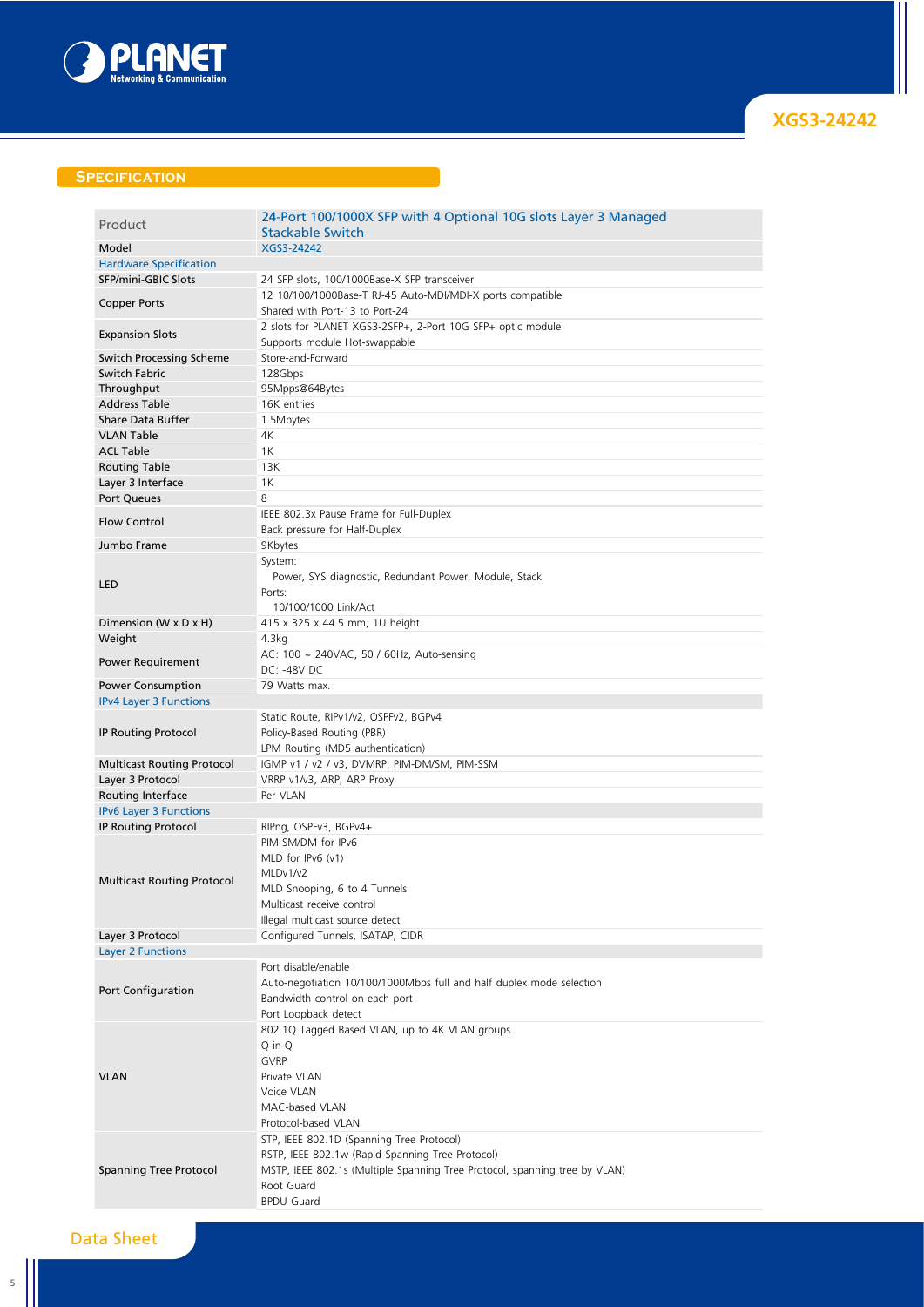

|                             | Static Trunk                                                                                       |
|-----------------------------|----------------------------------------------------------------------------------------------------|
|                             |                                                                                                    |
| Link Aggregation            | IEEE 802.3ad LACP                                                                                  |
|                             | Supports 16 groups of 8-Port trunk                                                                 |
|                             | Traffic classification based, Strict priority and WRR                                              |
|                             | 8-level priority for switching                                                                     |
| QoS                         | - Port Number                                                                                      |
|                             | - 802.1p priority                                                                                  |
|                             | - DSCP/TOS field in IP Packet                                                                      |
|                             | Policy-based DiffServ                                                                              |
|                             | IGMP v1/ v2 / v3 Snooping                                                                          |
|                             | <b>IGMP Proxy</b>                                                                                  |
| Multicast                   | IGMP Querier mode support                                                                          |
|                             | MLD v1/ v2, MLD v1/v2 Snooping                                                                     |
|                             | Support Standard and Expanded ACL                                                                  |
|                             | IP-Based ACL / MAC-Based ACL                                                                       |
| <b>Access Control List</b>  | Time-Based ACL                                                                                     |
|                             | ACL Pool can be used for QoS classification                                                        |
|                             | Up to 4K entries                                                                                   |
|                             |                                                                                                    |
|                             | Support MAC+ port binding                                                                          |
|                             | IPv4 / IPv6 + MAC+ port binding                                                                    |
|                             | IPv4 / IPv6 + port binding                                                                         |
| Security                    | Support MAC filter                                                                                 |
|                             | ARP Spoofing Prevention                                                                            |
|                             | ARP Scanning Prevention                                                                            |
|                             | IP Source Guard                                                                                    |
| Authentication              | IEEE 802.1x Port-Based network access control                                                      |
|                             | AAA Authentication: IPv4 / IPv6 over RADIUS                                                        |
|                             | RFC-1213 MIB-II                                                                                    |
|                             | IF-MIB                                                                                             |
|                             | RFC-1493 Bridge MIB                                                                                |
|                             | RFC-1643 Ethernet MIB                                                                              |
|                             | RFC-2863 Interface MIB                                                                             |
|                             | RFC-2665 Ether-Like MIB                                                                            |
|                             | RFC-2674 Extended Bridge MIB                                                                       |
| <b>SNMP MIBS</b>            | RFC-2819 RMON MIB (Group 1, 2, 3 and 9)                                                            |
|                             | RFC-2737 Entity MIB                                                                                |
|                             | RFC-2618 RADIUS Client MIB                                                                         |
|                             | RFC-2933 IGMP-STD-MIB                                                                              |
|                             |                                                                                                    |
|                             | RFC-3411 SNMP-Frameworks-MIB                                                                       |
|                             | IEEE 802.1X PAE                                                                                    |
|                             | <b>LLDP</b>                                                                                        |
|                             | MAU-MIB                                                                                            |
| <b>Management Functions</b> |                                                                                                    |
| <b>System Configuration</b> | Console, Telnet, SSH, Web Browser, SSL, SNMPv1, v2c and v3                                         |
|                             | Supports the unite for IPv4 / IPv6 HTTP and SSL                                                    |
|                             | Supports the user IP security inspection for IPv4 / IPv6 SNMP                                      |
|                             | Supports MIB and TRAP                                                                              |
|                             | Supports IPv4 / IPv6 FTP/TFTP                                                                      |
|                             | Supports IPv4 / IPv6 NTP                                                                           |
|                             | Supports RMOM 1, 2, 3, 9 four group                                                                |
| Management                  | Supports the RADIUS authentication for IPv4 / IPv6 telnet user name and password                   |
|                             | Supports IPv4 / IPv6 SSH                                                                           |
|                             | The right configuration for users to adopt radius server's shell management                        |
|                             | Supports the function for timing-reset bases needs                                                 |
|                             | Supports CLI, Console (RS-232), Telnet                                                             |
|                             | Supports SNMPv1 / v2c / v3                                                                         |
|                             | Supports Security IP safety net management function: avoid unlawful landing at nonrestrictive area |
|                             | Supports TACACS+                                                                                   |